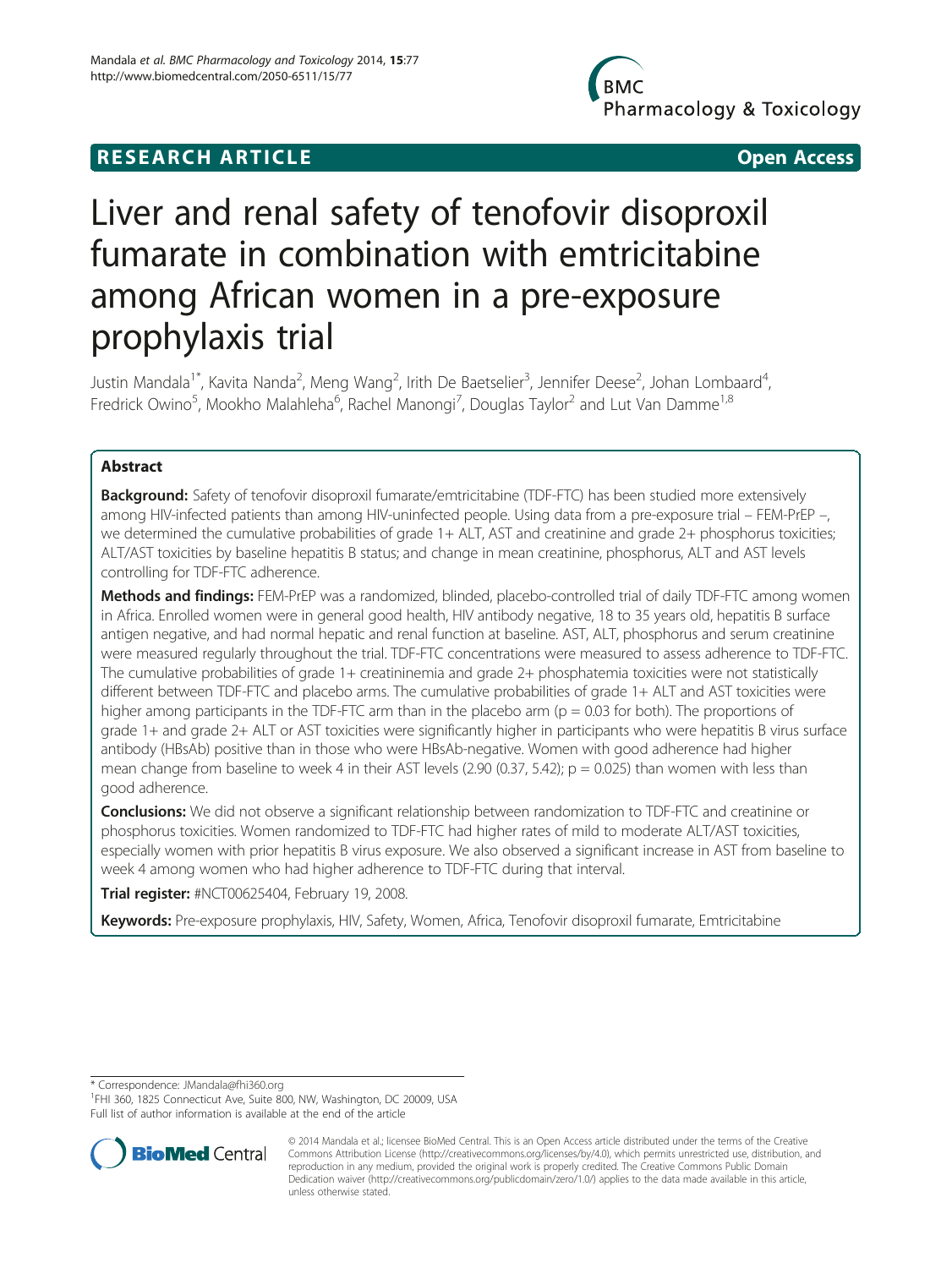### Background

Decades into HIV prevention research, there is strong evidence that the use of antiretrovirals (ARV) as preexposure prophylaxis (PrEP) significantly reduces the risk of acquiring HIV infection in men and women [[1-5](#page-6-0)]. While the safety of tenofovir disoproxil fumarate (300 mg)/emtricitabine (200 mg) (TDF-FTC) has been extensively studied among HIV-infected patients, limited data are available among HIV-uninfected people [[6-10](#page-6-0)]. Here we report on the hepatic and renal safety of TDF-FTC in a pre-exposure prophylaxis clinical trial – FEM-PrEP – among HIV negative women in Africa [\[11](#page-6-0)].

FEM-PrEP was a randomized, double-blind, placebocontrolled trial of once-daily oral TDF-FTC in Africa among women at high risk of acquiring HIV via sexual intercourse. The study was stopped early due to futility, likely due to low adherence to the daily oral regimen by study participants [[11\]](#page-6-0).

The primary safety endpoints included grade 2+ creatinine toxicities and grade 3+ alanine aminotransferase (ALT), aspartate aminotransferase (AST), and phosphorus based on the U.S. NIH, NIAID Division of AIDS (DAIDS) grading table and on local normal ranges [\[12](#page-6-0)]. Secondary safety outcomes included grade 1+ ALT, AST and creatinine toxicities and grade 2+ phosphorus. Due to overall low TDF-FTC exposure in the study population, we also conducted exploratory analyses controlling for actual TDF drug levels [\[11,13](#page-6-0)].

We report on the cumulative probabilities of grade 1+ ALT, AST and creatinine toxicities and grade 2+ phosphorus; ALT/AST toxicities by baseline hepatitis B status; and change in means of creatinine, phosphorus, ALT and AST levels controlling for TDF-FTC adherence.

### Methods

### Ethics statement

The trial and informed consent forms were approved by all applicable ethics and regulatory committees: The Protection of Human Subjects Committee of FHI360, the US Food and Drug Administration, the ethics committee (EC) of the University Hospital of Antwerp, the Institutional Review Board of ITM, the Kenyatta National Hospital/ University of Nairobi Ethics and Research Committee, the Republic of Kenya Ministry of Health (MoH- Pharmacy & Poisons Board), Kilimanjaro Christian Medical Center Research EC of Tanzania, National Institute for Medical Research of Tanzania, London School of Hygiene and Tropical Medicine EC, Tanzania Food and Drugs Authority, Medunsa Campus Research and EC of South Africa, University of the Free State EC and Medicines Control Council of South Africa. Written informed consent was obtained from all participants prior to conducting any study procedures.

### Context: FEM-PrEP study

The details of the FEM-PrEP study have been described elsewhere [\[11](#page-6-0)]. The trial was approved by all applicable ethical and regulatory committees and participants provided written informed consent before any procedures were performed. Women were recruited from Pretoria and Bloemfontein, South Africa; Bondo, Kenya; and Arusha, Tanzania. Eligibility criteria required that women be HIV antibody negative, 18 to 35 years old, in general good health, hepatitis B virus surface antigen (HBsAg) negative and have no evidence of abnormal hepatic or renal function at baseline (i.e., serum creatinine < 1.5 mg/dl, creatinine clearance  $\geq 60$  ml/min estimated by the Cockcroft-Gault method, ALT and AST <2× local upper limit of normal [ULN] and serum phosphorus levels above the lower limit of the normal range and below DAIDS grade 3). Participants attended study visits at screening, enrollment (2–4 weeks later), and at 4-week intervals thereafter for up to 60 weeks (52 weeks on product followed by eight weeks off product). Plasma and upper layer packed cell (ULPC) aliquots were stored for TDF-FTC concentration testing at monthly visits; hepatic and renal (AST, ALT, creatinine and phosphorus) parameters were evaluated at weeks 4, 12, 24, 36, 52, 56 and when clinically indicated [[13](#page-6-0)].

### Laboratory analysis

AST, ALT, phosphorus and serum creatinine assays were performed according to manufacturer procedures. Samples were processed within two hours after collection. The VITROS DT II instrument (Ortho-Clinical Diagnostics, Inc., Johnson & Johnson, Buckinghamshire, UK) was used in Kenya until May 2010, thereafter the VITROS 250 (Ortho-Clinical Diagnostics, Inc., Johnson & Johnson, Buckinghamshire, UK), the CX5 Beckman Chemistry Analyzer (Beckman Coulter, Inc, Fullerton, CA, USA) was used at both South African sites and the Cobas Integra 400 Plus (Roche Diagnostics GmbH, Mannheim, Germany) was used at the Tanzanian site.

Site-specific laboratory normal ranges (LNR) were used due to unknown population similarities/differences and different instrumentation used across sites. Manufacturer recommended, or nationally/regionally established LNRs were used during the first two to three months of the trial while site-specific LNRs were developed. The local LNR was identified and verified, using Sigma Diagnostic guidelines, by the central laboratory (Institute of Tropical Medicine, Antwerp, Belgium) [\[14](#page-6-0)]. Details of the verification process will be described in a separate manuscript. Locally verified ranges were used for final grading of all biochemistry toxicities in Kenya and South Africa. In Tanzania, due to the delay in study initiation and early closure of the trial, local LNR were not verified; manufacturer LNRs were used instead.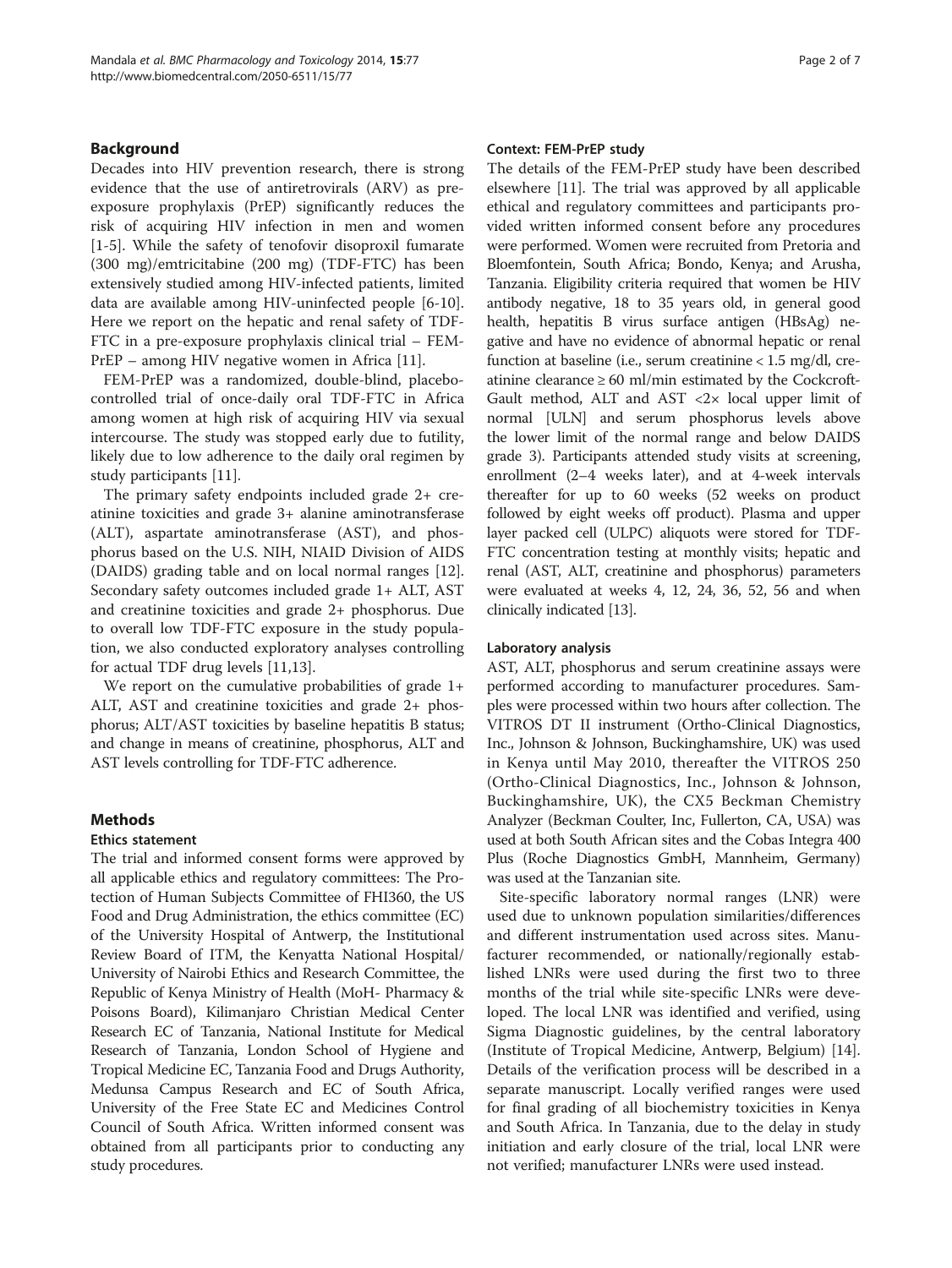The central laboratory provided on-site training in good clinical laboratory practice and technical training for all protocol-required laboratory tests, and conducted quality assurance activities including co-development of site standard operating procedures (SOPs) and analytical plans, assay and equipment validation, external quality assessment (EQA) schemes, and equipment calibration and maintenance. In addition, central lab staff conducted, at a minimum, annual site visits to verify proper conduct of laboratory procedures and review source data.

TDF-FTC concentration analysis on stored samples was conducted at the University of North Carolina at Chapel Hill. Tenofovir (TFV) was measured in plasma and tenofovir diphosphate (TFV-DP) in ULPC. Laboratory procedures for TDF-FTC concentration analysis were published previously [[11](#page-6-0),[13](#page-6-0)]. Adherence was qualitatively classified on a 6-point scale based on drug concentration data, with the top two adherence scores being "good" and "excellent" (good = plasma TFV levels >10 ng/ml and ULPC intracellular TFV-DP between 100,000-1,000,000 femtomoles/ million cells, excellent = plasma TFV levels >10 ng/ml and ULPC intracellular TFV-DP between >1,000,000 femtomoles/million cells) [[13](#page-6-0)].

### Management of toxicity and study product interruptions

Protocol-defined toxicities were defined and managed according to clinical assessment, grade and relatedness to the study product as assessed by study clinicians [\[12](#page-6-0)]. Study product was temporarily or permanently withdrawn as per protocol-described criteria.

Hepatotoxicity grade 2 was defined as  $2.6 - 5.0 \times upper$ limit of normal (ULN), if determined to be related to the study product, the study product was interrupted and was restarted only if AST/ALT decreased to  $\leq$  grade 1. Hepatotoxicity grade 3 was defined as  $5.1 - 10.0 \times \text{ULN}$ and study product was interrupted independent of relatedness assessment. Study product was restarted if AST/ ALT decreased to  $\leq$  grade 1. Hepatotoxicity grade 4 was defined as  $> 10.0 \times$  ULN and study product was permanently withdrawn independent of relatedness.

Creatininemia grade 1 was defined as  $1.1 - 1.3 \times \text{ULN}$ and grade 2 as  $1.4 - 1.8 \times$  ULN; study product was interrupted for both grades regardless of the relatedness to study product use and was restarted if creatininemia decreased to  $\langle$  grade 1 or  $\langle$  1.3 $\times$  baseline. Study product was permanently withdrawn for creatininemia grade 2 determined to be related to the study product, and for any creatininemia grade  $3$  (>1.8  $\times$  ULN)

Study product was also permanently withdrawn when there was hypophosphatemia associated with elevated creatininemia, low creatinine clearance or proteinuria. In case of pregnancy, study product was interrupted and resumption allowed after delivery and completion of breastfeeding or with evidence of pregnancy loss/termination). Study product was immediately discontinued in participants who HIV seroconverted.

### Sample selection

The analysis population consisted of all women randomized into the trial, excluding participants who never received study product, returned all product unused, or never returned for a follow-up visit. TDF-FTC concentration data were available for a random sub-cohort of 150 participants assigned TDF-FTC, (50 from each of the three sites where HIV infections took place, i.e., Bloemfontein, Pretoria and Bondo).

### Statistical analyses

Cumulative probabilities of grade 1+ creatinine, ALT and AST and grade 2+ phosphorus were plotted with data pooled across sites by treatment group over time using Kaplan-Meier methods. In addition, the number and of percentage of women experiencing toxicities by grade were summarized by baseline HBsAg status and treatment group; fisher exact tests were used to compare differences between groups.

For the random sub-cohort of 150 women in the TDF-FTC arm, we further assessed the association between adherence to TDF-FTC and change from baseline to week 4 in creatinine, phosphorus, ALT, and AST levels using generalized linear models, with adjustment for baseline level, age, body mass index, oral contraceptive (OC) use at enrollment and study site. A similar analysis was done for change from last visit on-product and first visit after product use ceased (at study exit or earlier product withdrawal). SAS 9.3 (SAS Institute, Cary, NC) was used for all analyses; statistical significance was defined as  $p \le 0.05$ .

### Results

### Characteristics of enrolled population

The analysis included a total of 2,058 women who were enrolled during June 2009 to April 2011. There were 701 and 707 person-years of follow up in the TDF-FTC and placebo arms respectively. Demographic characteristics, medical history and self-reported sexual behavior at baseline have been reported elsewhere and were generally similar between both groups [\[11\]](#page-6-0). At enrolment 20.8% and 21.4% of participants were hepatitis B surface antibody (HBsAb) positive in the TDF-FTC and placebo arms respectively.

### Kidney toxicity

The cumulative probabilities of grade 1+ creatinine or grade 2+ phosphatemia toxicities were higher in the TDF-FTC arm, although neither of these differences were statistically significant (Figures [1](#page-3-0) and [2\)](#page-3-0).

Six participants developed grade 2+ creatininemia: four (0.4%) in the TDF-FTC arm and two (0.2%) in the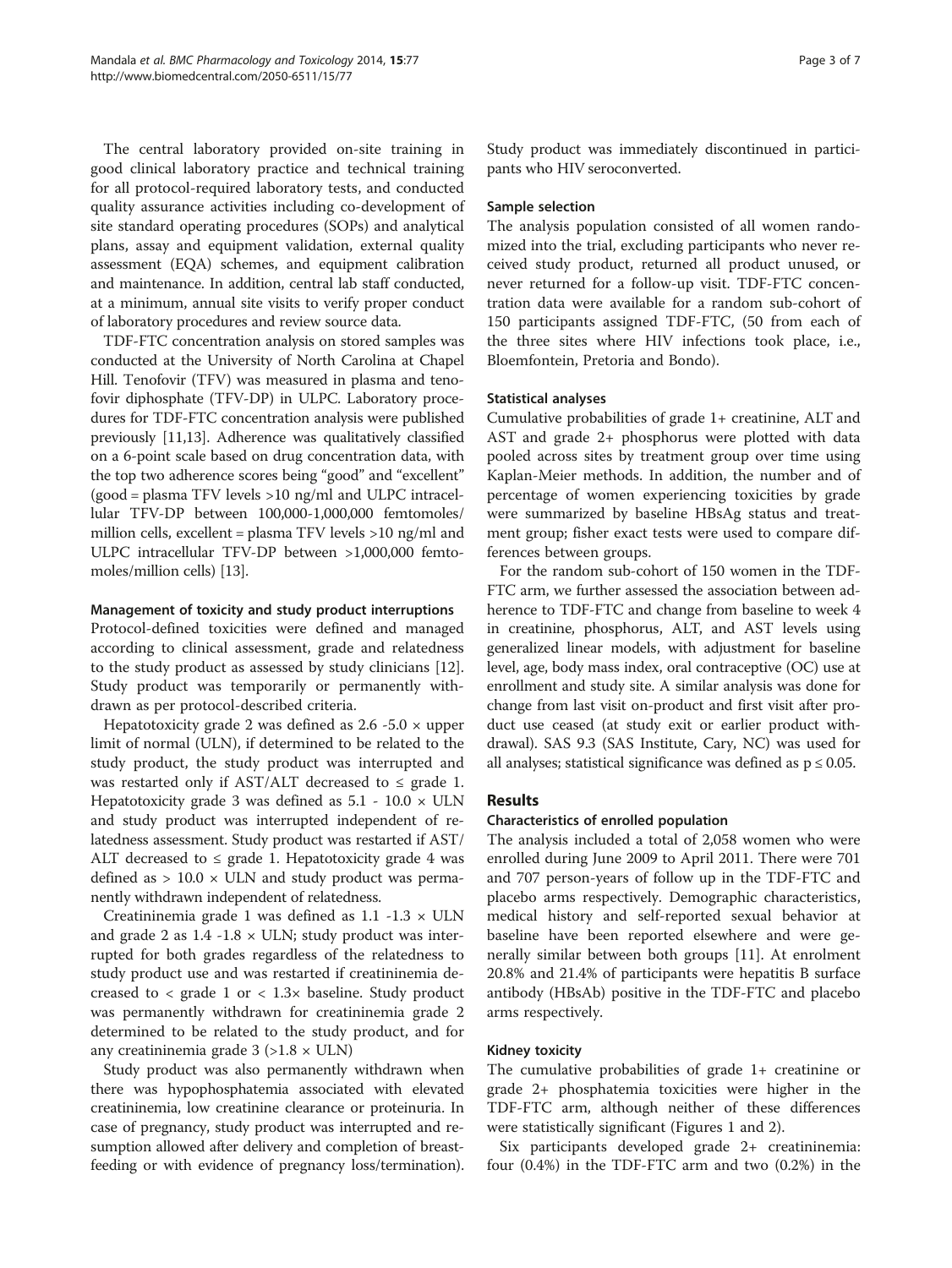placebo arm. Their baseline creatininemia levels were comparable to the average baseline creatininemia at their respective sites. Among the four participants in the TDF-FTC arm, the grade 2+ creatininemia resolved after 1, 2, 16 and 28 weeks respectively; among the two in the placebo arm, one resolved after 6 weeks and decreased to a grade 1 for 10 weeks in the second participant. The latter participant was referred to a nephrologist at the closing of the trial; she later self-reported that her creatinine returned to normal, though results could not be validated by the study team.

None of the six participants with grade 2+ creatininemia reported taking concomitant medication at the time of the event. TDF-FTC drug concentration data were available for the four participants in the TDF-FTC arm: one was classified as having excellent adherence, two as having good adherence, and one as not adherent in the interval prior to the event.

### Hepatic toxicity

The cumulative probabilities of grade 1+ ALT and AST toxicities were higher among participants in the TDF-FTC arm than in the placebo arm  $(p = 0.03$  for both) (see Figures 3 and [4\)](#page-4-0).

Sixteen participants developed grade 3+ ALT and/or AST toxicities: eight in the TDF-FTC arm and eight in the placebo arm. Baseline AST/ALT levels among these participants were comparable to the average ALT/AST in their respective sites. In three of these 16 participants, the grade 3+ ALT/AST occurred at the time of HIV seroconversion (one in the TDF-FTC arm and two in the placebo arm), and 11 of the 16 (six in the TDF-FTC arm and five in the placebo arm) events occurred in participants who had received the hepatitis B vaccine. Six participants (two in the TDF-FTC arm and four in the placebo arm) with grade 3+ ALT/AST toxicities reported taking a concomitant medication at the time of the event; medications included acetaminophen, ibuprofen, diclofenac and metronidazole. All grade 3+ ALT/AST toxicities were resolved between two and eight weeks without any difference in time to resolution between TDF-FTC and placebo arms. One participant (in the placebo arm) with grade 3+ ALT at week 12 never returned to the study clinic despite intense tracing efforts. Drug level data were available for seven participants in the TDF-FTC arm with grade 3+ ALT/AST: two were classified as having excellent adherence, one as having good adherence and four as non-adherent in the interval before the event.

At one site – Bondo – the proportion of grade 2+ AST toxicities was significantly higher in the TDF-FTC arm (5.0%) than in the placebo arm  $(1.9%)$  ( $p = 0.02$ ). Also, overall, Bondo observed higher proportions of grade 1+ AST toxicities (43.1% in TDF-FTC arm vs. 36.4% in placebo arm) compared to Bloemfontein (5.7% vs. 3.7%



 $0.30$ 

 $0.27$ 

toxicity, with number of participants at risk at the start of 4-week intervals (log-rank test, stratified on site,  $p = 0.621$ ).



<span id="page-3-0"></span>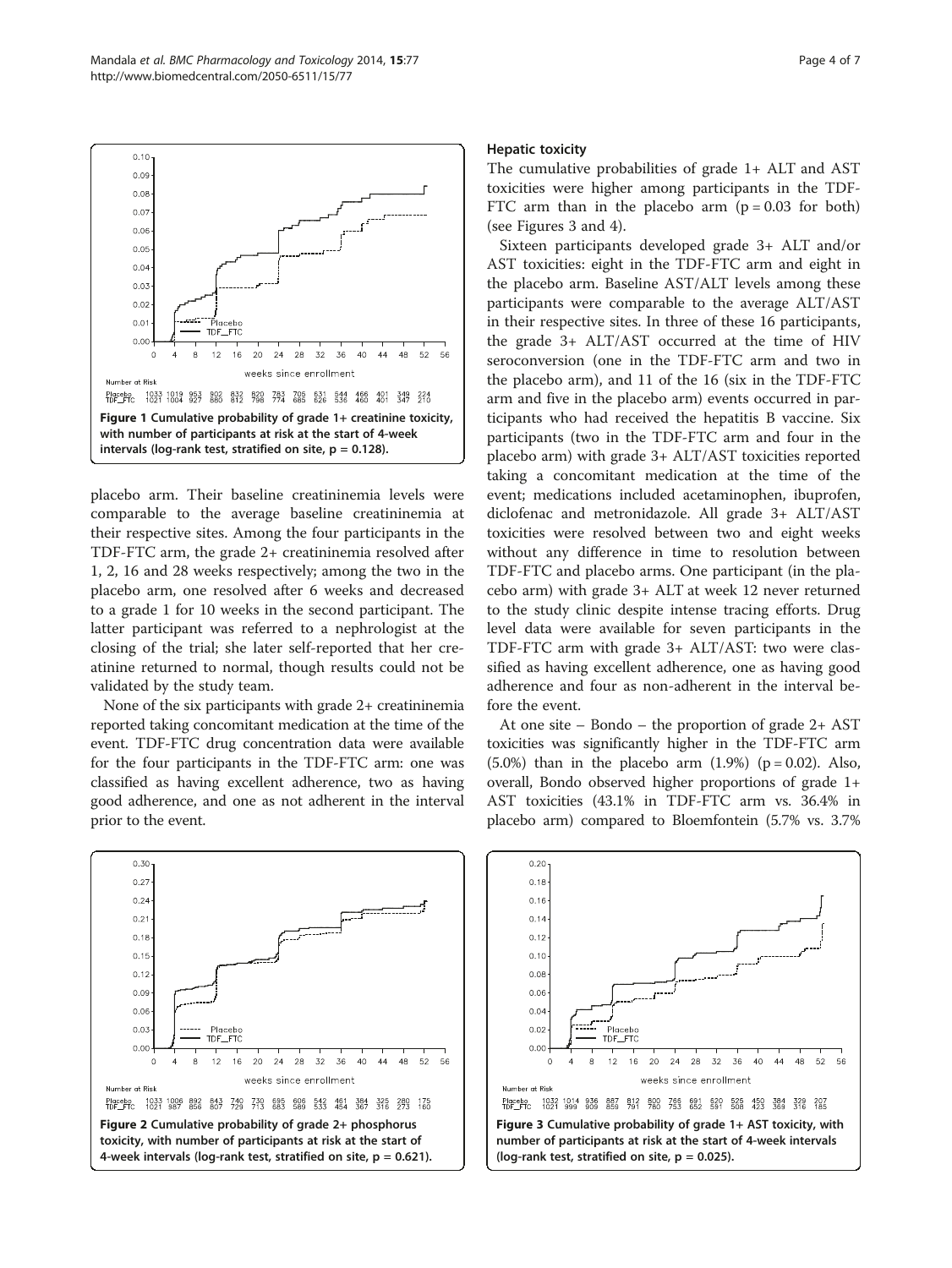respectively), Pretoria (2.9% vs. 2.4% respectively), and Arusha (0% vs. 3.6% respectively). At baseline, Bondo participants had a higher exposure to hepatitis B.

In the TDF-FTC arm, the proportions of grade 1+ and grade 2+ ALT or AST toxicities were significantly higher in participants who were HBsAb positive than in those who were HBsAb negative; for grade 1+, 31.6 vs. 22.4% respectively,  $p < 0.007$  and for grade 2+, 5.6 vs. 2.6% respectively,  $p < 0.047$  (Table 1). In the placebo arm, only the proportion of grade1+ ALT or AST toxicities was significantly more frequent in HBsAb positive participants vs. HBsAb negative participants; 29.5 vs. 17.1%, p < 0.001 (Table [2](#page-5-0)).

### TDF-FTC concentrations and observed kidney or hepatic toxicities

TDF-FTC concentration data from a sub-cohort of 150 women indicated that very few consistently took the study drug, making it impossible to assess the impact of continuous exposure over longer periods and liver/ kidney function. However, the percentage of women with evidence of good adherence in their first four weeks of participation  $(\sim 40\%)$  was sufficient to assess the impact of short-term drug use. We observed that women with evidence of good adherence had higher mean change from baseline to week 4 in their AST levels (2.90  $(0.37, 5.42)$ ;  $p = 0.025$ ) as compared to women with less than good adherence. However, corresponding changes in ALT  $(1.54 \ (-1.44, 4.52); p = 0.31)$ , creatinine  $(0.19)$ (−2.60, 2.98); p = 0.89) and phosphorus (0.02 (−0.04, 0.08);  $p = 0.53$  were not statistically significant. We did not observe an association between adherence to TDF-FTC and change in ALT, AST, creatinine or phosphorus levels between the final drug-use interval and four weeks after product withdrawal.

### **Discussion**

In this article we report on change (grade  $1+$ ) in renal and hepatic function among African women who were assigned to the active TDF-FTC arm of a randomized, placebo-controlled clinical trial of HIV pre-exposure prophylaxis. While we did not find significant differences in renal functions, we observed a significant increase in the cumulative probabilities of grade 1+ hepatotoxicity, as measured by ALT and AST, among women assigned TDF-FTC.

Our safety findings are comparable to other PrEP studies which also did not observe more frequent renal toxicity in the active arm than in the placebo one [[2,5,15\]](#page-6-0).

With regard to hepatic toxicity, we observed more frequent elevated ALT or AST in participants with previous exposure to hepatitis B virus; which is consistent with the finding in the Bondo site of significantly more grade 2+ AST toxicities and higher population exposure to

Table 1 Laboratory toxicities during scheduled follow-up in the TDF-FTC arm by previous exposure to HBV

|                           | HBsAb negative (N=804) |                 |                 |                 |                                |                  |                 |                 |                 |                                |                                 |
|---------------------------|------------------------|-----------------|-----------------|-----------------|--------------------------------|------------------|-----------------|-----------------|-----------------|--------------------------------|---------------------------------|
|                           | No. of<br>events       | No. of<br>women | $%$ of<br>women | Person<br>years | Rate (per 100)<br>person-years | No. of<br>events | No. of<br>women | $%$ of<br>women | Person<br>years | Rate (per 100)<br>person-years | <b>Difference</b><br>(P-value)# |
| <b>ALT or AST</b>         |                        |                 |                 |                 |                                |                  |                 |                 |                 |                                |                                 |
| Grade 1 or higher         | 238                    | 180             | 22.4            | 449.4           | 40.05                          | 91               | 68              | 31.6            | 123.4           | 55.09                          | 9.2(0.007)                      |
| Grade 2 or higher         | 24                     | 21              | 2.6             | 525.0           | 4.00                           | 12               | 12              | 5.6             | 152.0           | 7.90                           | 3.0(0.047)                      |
| Grade 3 or higher         | 6                      | 6               | 0.7             | 532.6           | 1.13                           | $\overline{2}$   | $\overline{2}$  | 0.9             | 156.6           | 1.28                           | 0.2(0.678)                      |
| Grade 4                   |                        |                 | 0.1             | 535.8           | 0.19                           |                  |                 | 0.5             | 157.2           | 0.64                           | 0.3(0.378)                      |
| PHO G2+ and creatininemia |                        |                 |                 |                 |                                |                  |                 |                 |                 |                                |                                 |
| Grade 1 or higher         | 11                     | 10              | 1.2             | 532.5           | 1.88                           | $\overline{2}$   | 2               | 0.9             | 156.4           | 1.28                           | $-0.3(1.0000)$                  |
| Grade 2 or higher         | $\mathbf{0}$           | $\Omega$        | 0.0             | 535.8           | 0.00                           |                  |                 | 0.5             | 156.7           | 0.64                           | 0.5(0.2110)                     |
| Grade 3 or higher         | $\mathbf{0}$           | $\mathbf{0}$    | 0.0             | 535.8           | 0.00                           |                  |                 | 0.5             | 156.7           | 0.64                           | 0.5(0.2110)                     |
| Grade 4                   | $\Omega$               | $\mathbf{0}$    | 0.0             | 535.8           | 0.00                           | 0                | 0               | 0.0             | 157.4           | 0.00                           | $0(-)$                          |

#Difference in the proportions of participants experiencing toxicities.

<span id="page-4-0"></span>Mandala et al. BMC Pharmacology and Toxicology 2014, 15:77 Page 5 of 7 http://www.biomedcentral.com/2050-6511/15/77

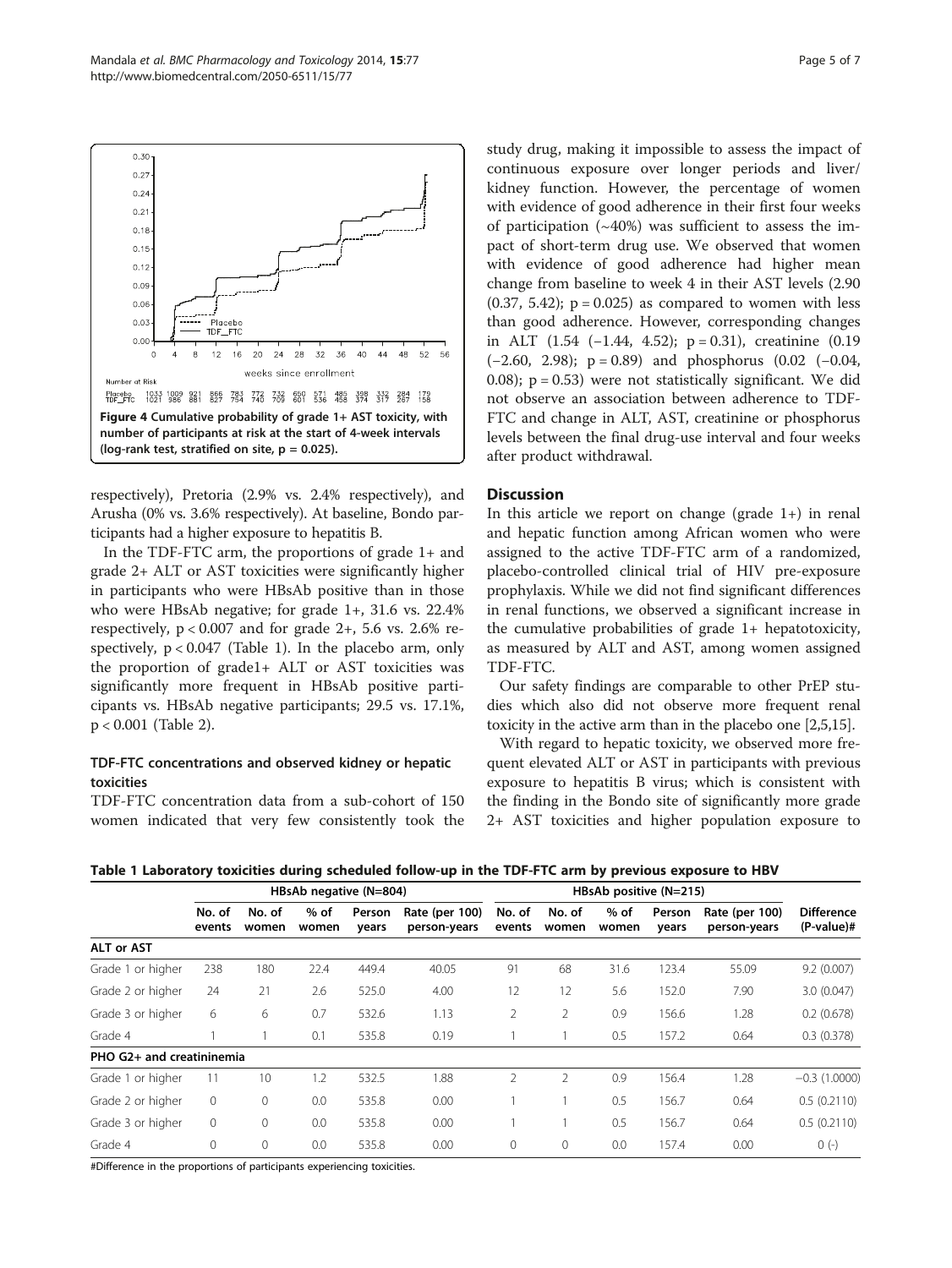|                           | HBsAb negative (N=808) |                 |                 |                 |                                |                  |                 |                 |                 |                                |                                 |
|---------------------------|------------------------|-----------------|-----------------|-----------------|--------------------------------|------------------|-----------------|-----------------|-----------------|--------------------------------|---------------------------------|
|                           | No. of<br>events       | No. of<br>women | $%$ of<br>women | Person<br>years | Rate (per 100)<br>person-years | No. of<br>events | No. of<br>women | $%$ of<br>women | Person<br>years | Rate (per 100)<br>person-years | <b>Difference</b><br>(P-value)# |
| <b>ALT or AST</b>         |                        |                 |                 |                 |                                |                  |                 |                 |                 |                                |                                 |
| Grade 1 or higher         | 163                    | 138             | 17.1            | 476.1           | 28.99                          | 79               | 66              | 29.5            | 138.4           | 47.70                          | 12.4 (0.0001)                   |
| Grade 2 or higher         | 20                     | 19              | 2.4             | 527.6           | 3.60                           | $\overline{4}$   | $\overline{4}$  | 1.8             | 165.0           | 2.42                           | $-0.6$ (0.7996)                 |
| Grade 3 or higher         | 8                      | 8               | 1.0             | 531.3           | 1.51                           | 0                | 0               | 0.0             | 166.4           | 0.00                           | $-1.0$ (0.2126)                 |
| Grade 4                   | 2                      | $\overline{2}$  | 0.2             | 533.0           | 0.38                           | 0                | 0               | 0.0             | 166.4           | 0.00                           | $-0.2$ (1.0000)                 |
| PHO G2+ and creatininemia |                        |                 |                 |                 |                                |                  |                 |                 |                 |                                |                                 |
| Grade 1 or higher         | 3                      | 2               | 0.2             | 532.6           | 0.38                           | $\Omega$         | 0               | 0.0             | 166.2           | 0.00                           | $-0.2$ (1.0000)                 |
| Grade 2 or higher         | 0                      | $\circ$         | 0.0             | 533.3           | 0.00                           | 0                | 0               | 0.0             | 166.2           | 0.00                           | $0(-)$                          |
| Grade 3 or higher         | $\circ$                | $\circ$         | 0.0             | 533.3           | 0.00                           | 0                | 0               | 0.0             | 166.2           | 0.00                           | $0(-)$                          |
| Grade 4                   | 0                      | $\circ$         | 0.0             | 533.3           | 0.00                           | 0                | $\circ$         | 0.0             | 166.2           | 0.00                           | $0(-)$                          |

<span id="page-5-0"></span>Table 2 Laboratory toxicities during scheduled follow-up in the placebo arm by previous exposure to HBV

#Difference in the proportions of participants experiencing toxicities.

hepatitis B virus (39% in Bondo vs. 13%, 10% and 32%, in Bloemfontein, Pretoria, and Arusha, respectively). Additional observations are needed to confirm this preliminary finding, particularly in settings where hepatitis B virus prevalence is high and TDF-FTC will be considered for PrEP. Drug-induced liver injury (DILI) is a possible explanation of our findings. DILI has been described in patients with pre-existing hepatic illness like non-alcoholic fatty liver disease (NAFLD), hepatitis C virus related chronic hepatitis [\[16,17\]](#page-6-0). Our study was not designed to verify association between our observations and any of these specific pre-existing conditions.

None of the laboratory toxicities observed was accompanied by specific renal or hepatic clinical symptoms. The lack of clinical symptoms is likely due to the relatively moderate level of the toxicities observed, frequent testing and subsequent interruption or withdrawal of the study product.

Although these data indicate that the use of TDF-FTC as PrEP is safe with regard to kidney and hepatic toxicity, the results must be considered in light of overall low adherence to study product. Further, our study used the serum creatinine level and the Cockcroft-Gault formula to assess glomerular filtration and phosphatemia to assess proximal tubular function. Some studies have suggested that more sophisticated formulas – e.g. four-variable Modification of Diet in Renal Disease formula (MRDR equation) [[18,19\]](#page-6-0) – and multifactor algorithms are more accurate in assessing glomerular filtration and proximal tubular function. In a study comparing tenofovircontaining to tenofovir-sparing HAART in patients living with HIV, Horberg et al., using the MDRD equation, found that the tenofovir-exposed group had a statistically greater percentage of patients with glomerular filtration decline but not creatininemia rising to greater than 2.0 mg/dL [[10](#page-6-0)]. HIV/AIDS patients treated with ARVs can develop kidney and/or liver toxicity for many other reasons than the use of TDF-FTC: HIV infection itself, other ARVs or any other medication to manage their HIV/AIDS condition. In our study, participants were HIV uninfected and healthy at baseline and took limited concomitant medication [\[20,21](#page-6-0)].

Our analysis and conclusions are also limited by short overall TDF-FTC exposure (i.e., follow-up was  $\lt$  = 52 weeks); studies and expert opinions suggest that kidney toxicities may increase over time with prolonged exposure to TDF-FTC [\[10,22\]](#page-6-0).

The main limitation of our study is the limited adherence of participants to the study drug; only about 40% exhibited good adherence during any given test interval, and far fewer exhibited consistently good adherence over the course of their participation [\[11](#page-6-0)]. Nonetheless, in the TDF-FTC arm we observed higher cumulative probabilities of grade 1+ of ALT/AST and a higher proportion of participants with grade 2+ ALT/AST when previously exposed to HBV.

### Conclusion

In our study population of healthy young African women, we did not observe a significant relationship between randomization to TDF-FTC and creatinine or phosphorus toxicities although we were limited in our ability to adequately assess these relationships due to overall low adherence to the study product. Women randomized to TDF-FTC had higher rates of mild to moderate ALT/AST toxicities, especially women with prior hepatitis B virus exposure. We also observed a significant increase from baseline to week four in AST values among women who were highly adherent to TDF-FTC during that interval.